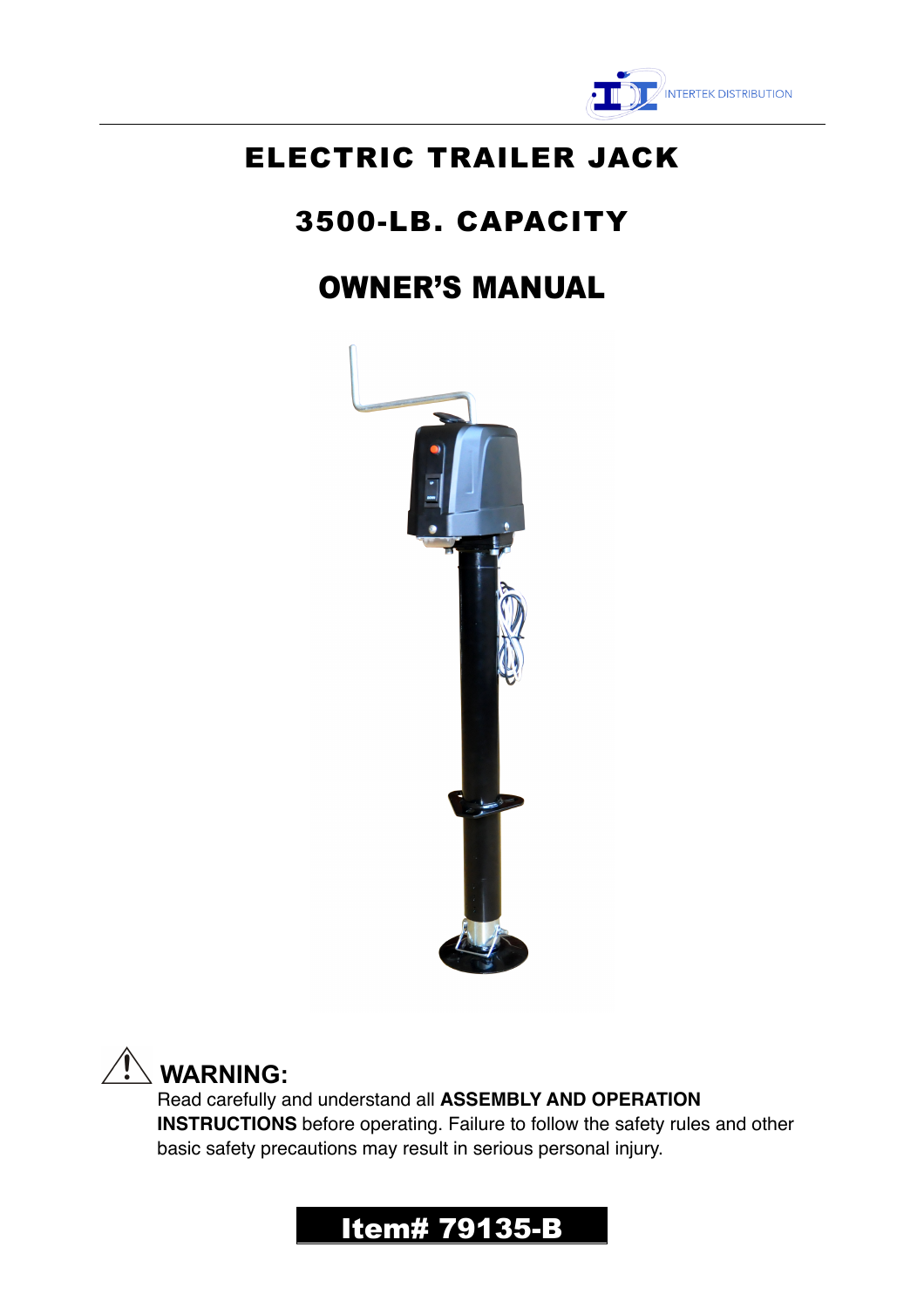#### **INTENDED USE**

This electric trailer tongue jack is a 12V motor-driven jack that makes coupling and uncoupling from the hitch on travel trailers and boat trailers an easier operation. Available with hot wire (Black) and ground wire (white) for direct grounding.

| <b>Property</b>            | <b>Specification</b>                                            |
|----------------------------|-----------------------------------------------------------------|
| Item#                      | 79135-B                                                         |
| <b>Type</b>                | 12V DC A-Frame                                                  |
| Lift Capacity (lbs.)       | 3,500                                                           |
| Clearance: Bracket to Jack | 22                                                              |
| Top (in.)                  |                                                                 |
| Length of Travel (in.)     | 18                                                              |
| Length Retracted (in.)     | (Measured from ground to centre of mounting point)<br>$9 - 1/2$ |
| Length Extended (in.)      | (Measured from ground to centre of mounting point)<br>32        |
| Drop Leg Travel (in.)      | $4 - 1/2$                                                       |
| Jack Tube Size (in.)       | $2 - 1/4$                                                       |
| Crank Type                 | Includes manual crank handle Dia 7/16in.                        |
|                            | (7/16in. socket adapter)                                        |

#### **TECHNICAL SPECIFICATIONS**

#### **Tools and Components Required**

- Three Grade 5, 1in. Long, 3/8in.-16 UNC Bolts (included)
- **•** Three 3/8in. Flat Washers (included)
- **•** Three Lock Washers (included)
- 7/16in. Wrench (owner supplied, not included)
- **•** Torque Wrench (owner supplied, not included)
- Wire Cutters (owner supplied, not included)
- **•** Wire Strippers (owner supplied, not included)
- l Crimpers or Soldering Iron (owner supplied, not included)

#### **GENERAL SAFETY RULES**

**WARNING: Read and understand all instructions.** Failure to follow all instructions listed below may result in serious injury.

**CAUTION: Do not allow persons to operate or assemble this electric jack until they have read this manual and have developed a thorough understanding of how the** hand truck **works.**

**WARNING: The warnings, cautions, and instructions discussed in this instruction manual cannot cover all possible conditions or situations that could occur.** It must be understood by the operator that common sense and caution are factors which cannot be built into this product, but must be supplied by the operator.

#### **SAVE THESE INSTRUCTIONS**

Page 2 of 7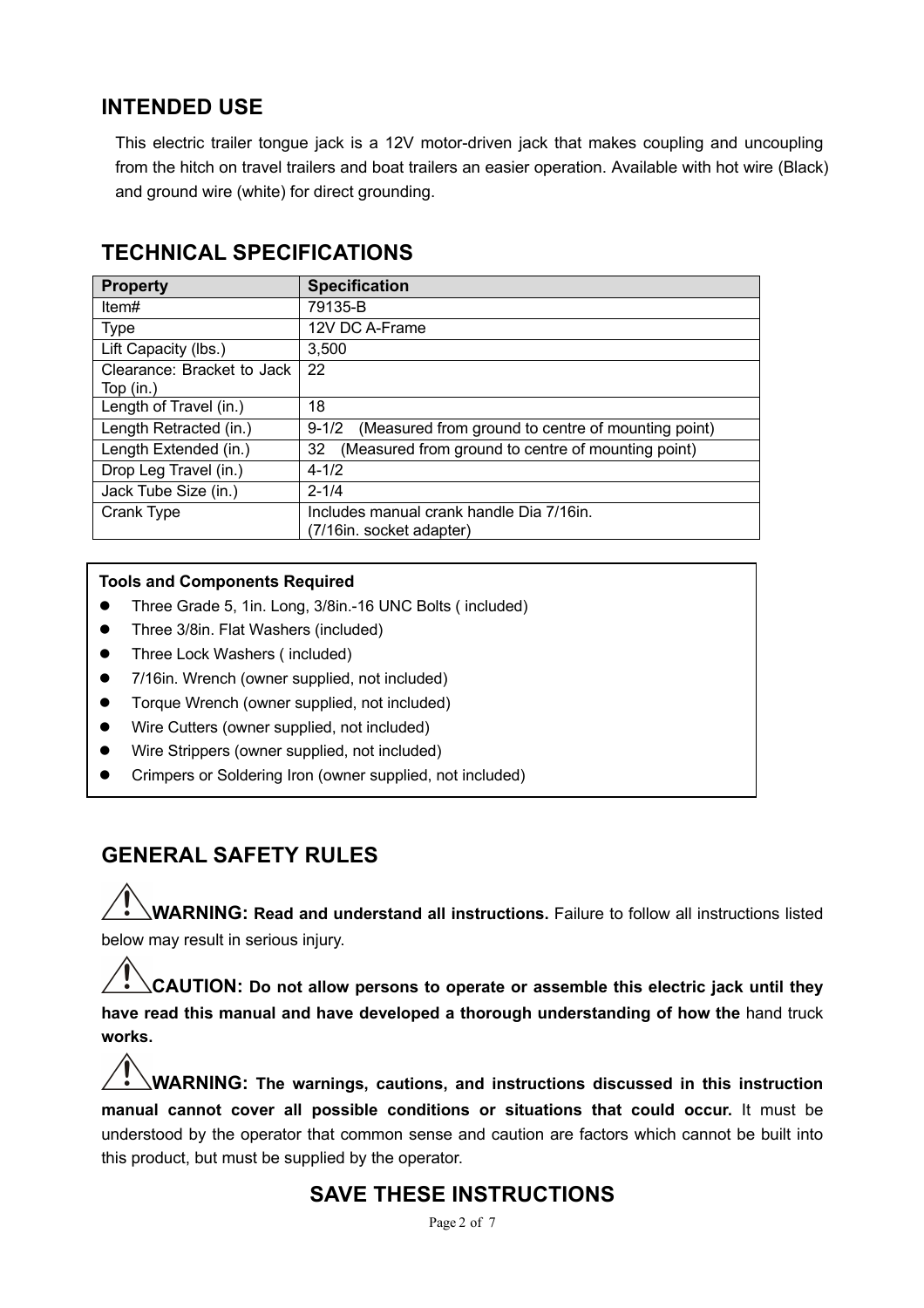#### **IMPORTANT SAFETY CONSIDERATIONS**

### **JACK USE AND CARE**

- **Do not modify the jack in any way.** Unauthorized modification may impair the function and/or safety and could affect the life of the equipment. There are specific applications for which the **jack** was designed.
- **Always check for damaged or worn out parts before using the jack.** Broken parts will affect the **jack** operation. Replace or repair damaged or worn parts immediately.
- **Do not force the trailer jack**. Do not attempt to lift more than the maximum lifting capacity of 3500-lb.
- Never attempt to adjust the drop leg when there is any load on the jack. When using the drop foot or drop leg, make certain the supplied pin is fully inserted through both sides of the inner tube and the drop tube before using the jack.

### **INSTALLATION INSTRUCTIONS**

**Before installation, compare the lift capacity of the electrical jack with your trailer to ensure safe operation of the jack.**

- 1. Park the trailer on a level surface and block the wheels.
- 2. This trailer jack has been designed to attach to the top surface of the A-frame coupler.
- 3. Disconnect the trailer battery ground trailer.
- 4. Detach the drop leg (#23) of the jack by removing the lock pin (#22) and sliding it out.
- 5. Position the drop leg (#23) in line with the mounting hole with the foot of the drop leg on the ground.
- 6. Support the trailer tongue by the frame with jack stands (no included).
- 7. If replacing an old jack, remove the old jack from the coupler.
- **8.** Insert the electric jack into the jack hole and align the bolt holes so the motor housing is facing forward as show in Figure 1.
- 9. Secure the jack with three Grade 5, 3/8in.-16UNC bolts and washers (included). Bolts should be tightened to 40-50 ft.-lbs.
- 10. If a lower support plate is not already present, install one in the bottom of the trailer frame. Do not operate the jack without a lower support plate at the bottom of the coupler.
- 11. Route the wire lead from the plastic cover along the trailer to the battery. Attach the wire lead to the trailer using cable ties or equivalent.
- **12.** Connect the BLACK wire lead from the jack directly to the positive (+) terminal of the battery or junction box. This unit has a built-in circuit breaker which automatically trips and resets if the amperage is too high. **Now connect the WHITE ground wire to the negative (-) battery terminal or to the trailer frame.**

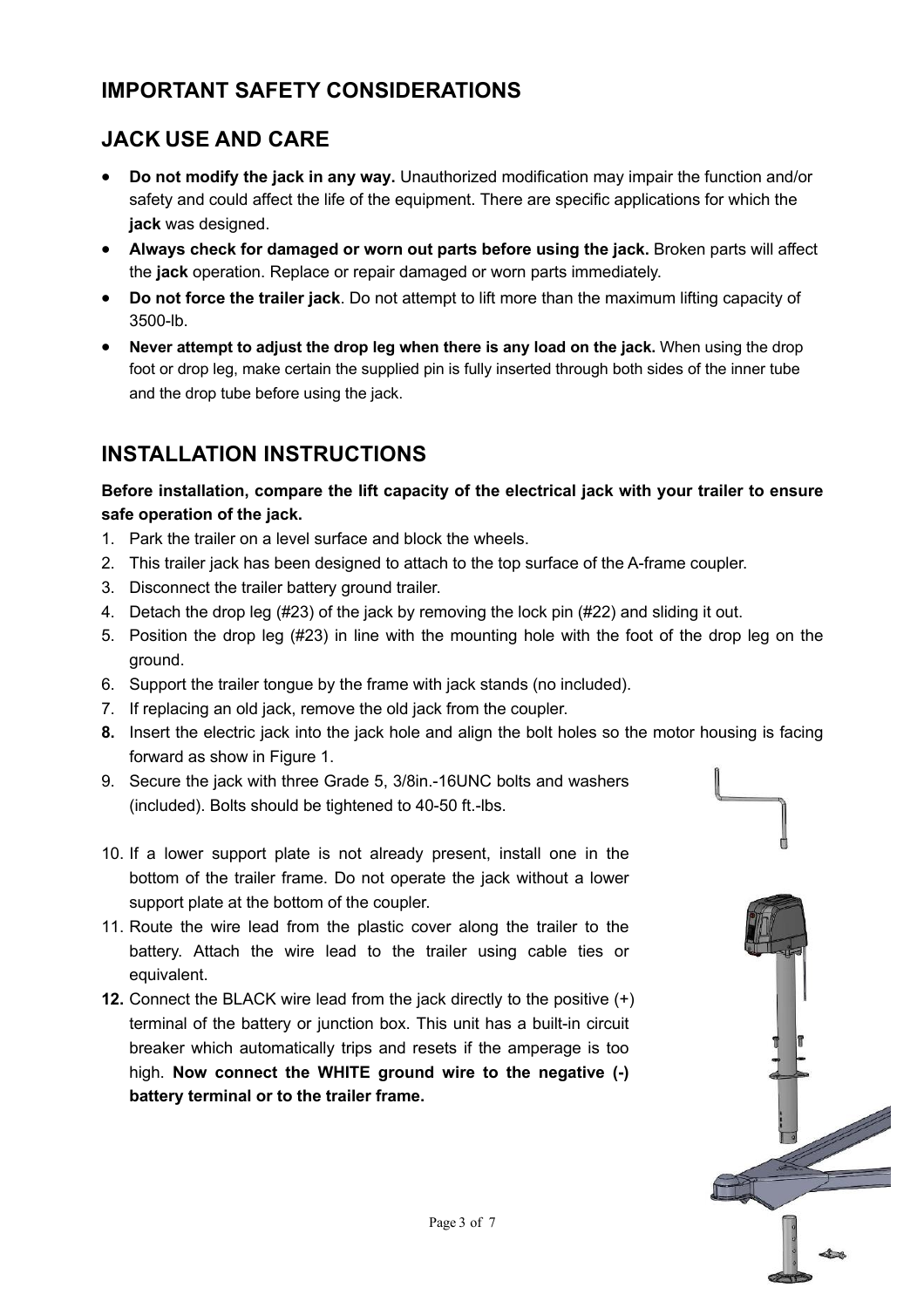#### **OPERATION**

- 1. Park the trailer on a level surface and block the wheels. **Tip:** For nighttime hookups, turn the light switch (#3) **ON** to illuminate your work area.
- 2. Before operating the jack, extend the foot pad (#23) to the appropriate length and secure in place with the 3/8" safety lock pin (#22) provided.

**WARNING:** Do not stack blocks under the jack's foot to increase the height. Stacked blocks may become unstable and fall.

- 3. Extend the jack by pushing the operating switch (#4) **UP**. **Note**: Under heavy use, the internal circuit breaker may open, causing the motor to switch off. In this case, release the operating switch, and wait 15 seconds for the breaker to reset before resuming operation.
- 4. Retract the jack by pushing the operating switch(#4) **DOWN**. **Note**: If you attempt to extend or retract the jack and it does not respond, it may be at the end of the stroke. If the jack fails to respond, try operating it in the opposite direction. If it will not operate in either direction refer to the troubleshooting guide.
- 5. After hitching the trailer to a tow vehicle, **REMOVE** the foot pad (#23) and the safety lock pin (#22). You may have to raise the jack tube slightly to release pressure on the safety lock pin.

#### **Troubleshooting**

Refer to below troubleshooting guide if the device does not function properly or parts are missing. If unable to do so, have a qualified technician service the device.

| Failure                   | Possible Cause                | <b>Corrective Action</b>                                                                                                                                                                               |  |
|---------------------------|-------------------------------|--------------------------------------------------------------------------------------------------------------------------------------------------------------------------------------------------------|--|
| Motor will not<br>operate | No or Low Voltage             | Check battery & electrical connections. Must<br>have minimum of 10 VDC. If the battery is low,<br>please charge before use. If no voltage, you<br>can use Manual crank (17) to raise or lower<br>jack. |  |
|                           | Poor Ground                   | Direct metal-to-metal contact must exist<br>between mounting components to ensure good<br>electrical contact.<br>Check electrical connections.                                                         |  |
|                           | Open Internal Circuit Breaker | Wait 15 seconds for breaker to close                                                                                                                                                                   |  |
|                           | Loose Wires on ON/OFF Switch  | Secure wire connections                                                                                                                                                                                |  |
|                           | <b>ON/OFF Switch Faulty</b>   | Replace switch                                                                                                                                                                                         |  |
|                           | <b>Motor Faulty</b>           | Replace motor                                                                                                                                                                                          |  |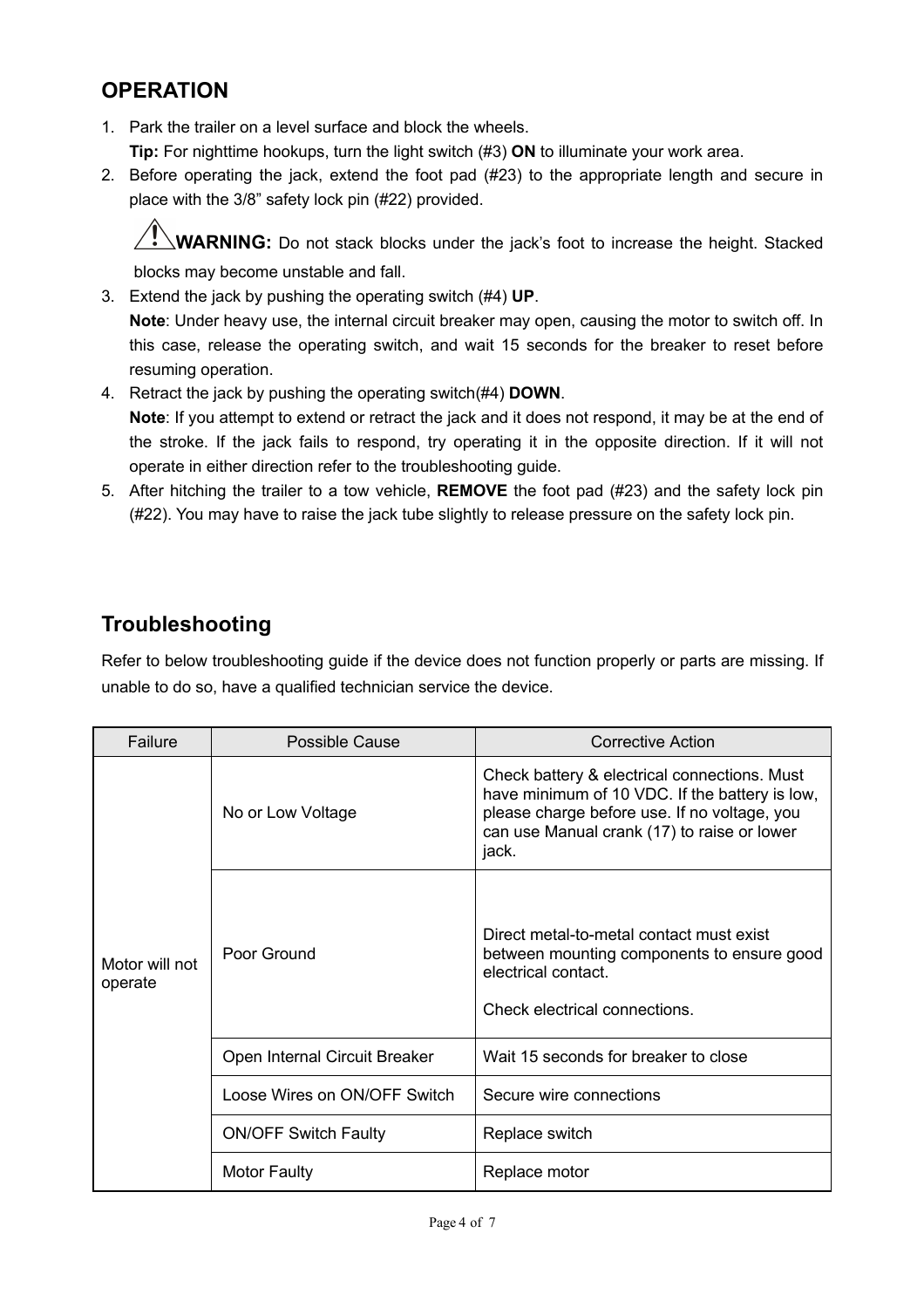| Light<br>doesn't<br>work | Bad LED light and/or switch<br>Replace light and/or switch |                                                        |
|--------------------------|------------------------------------------------------------|--------------------------------------------------------|
| Motor Clutch<br>Engages  | Jack leg is at fully retracted or<br>extended position     | None, but let go of switch when you hear the<br>clutch |
|                          | Worn gear                                                  | Replace gear                                           |
|                          | Dirty Inner Tube                                           | Clean inner tube                                       |
|                          | <b>Bent Inner Tube</b>                                     | Replace inner tube                                     |
|                          | <b>Clutch Faulty</b>                                       | Replace motor                                          |
|                          | Excessive tongue weights                                   | Determine if jack is adequate for tongue weight        |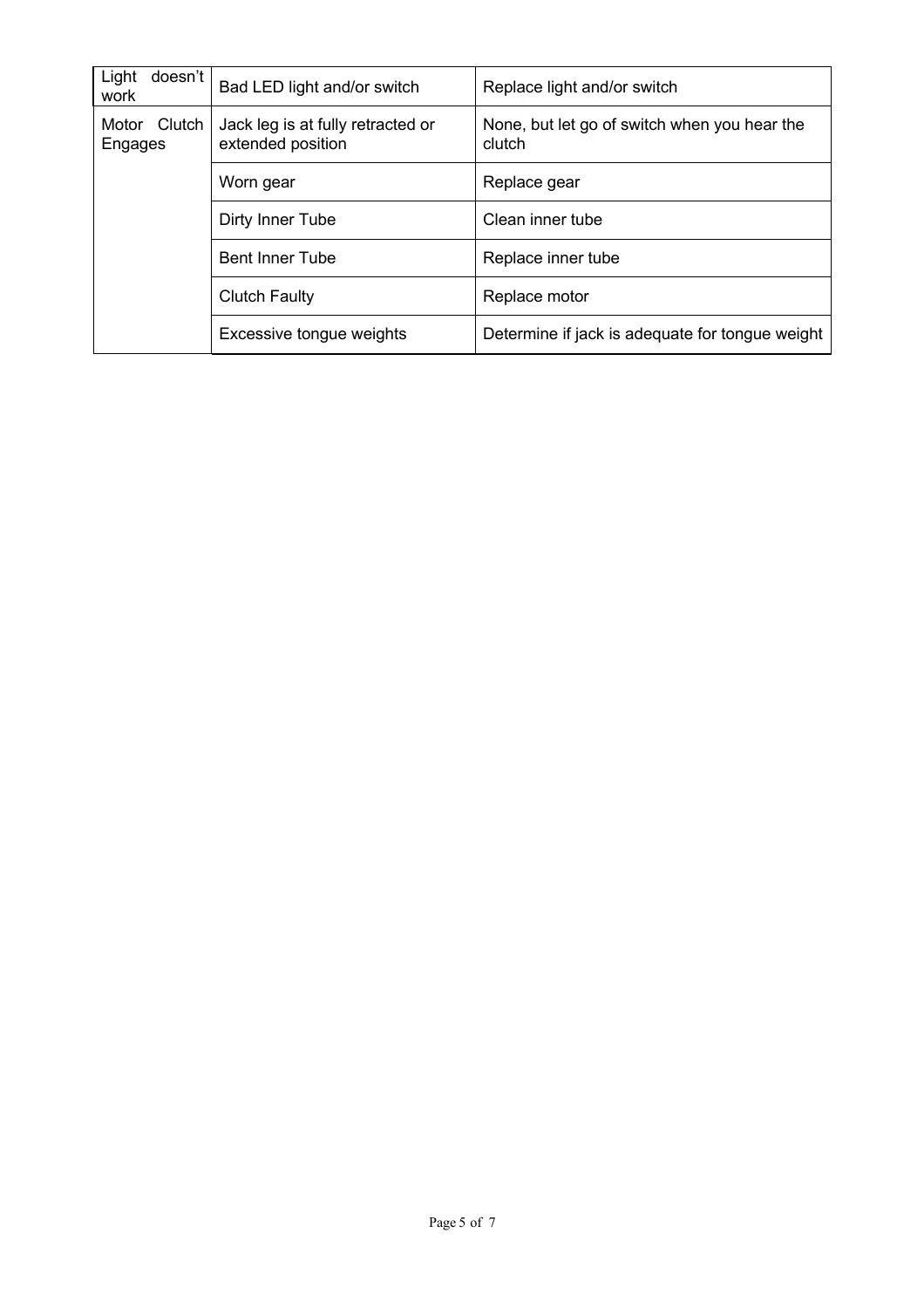### **EXPLODED VIEW**